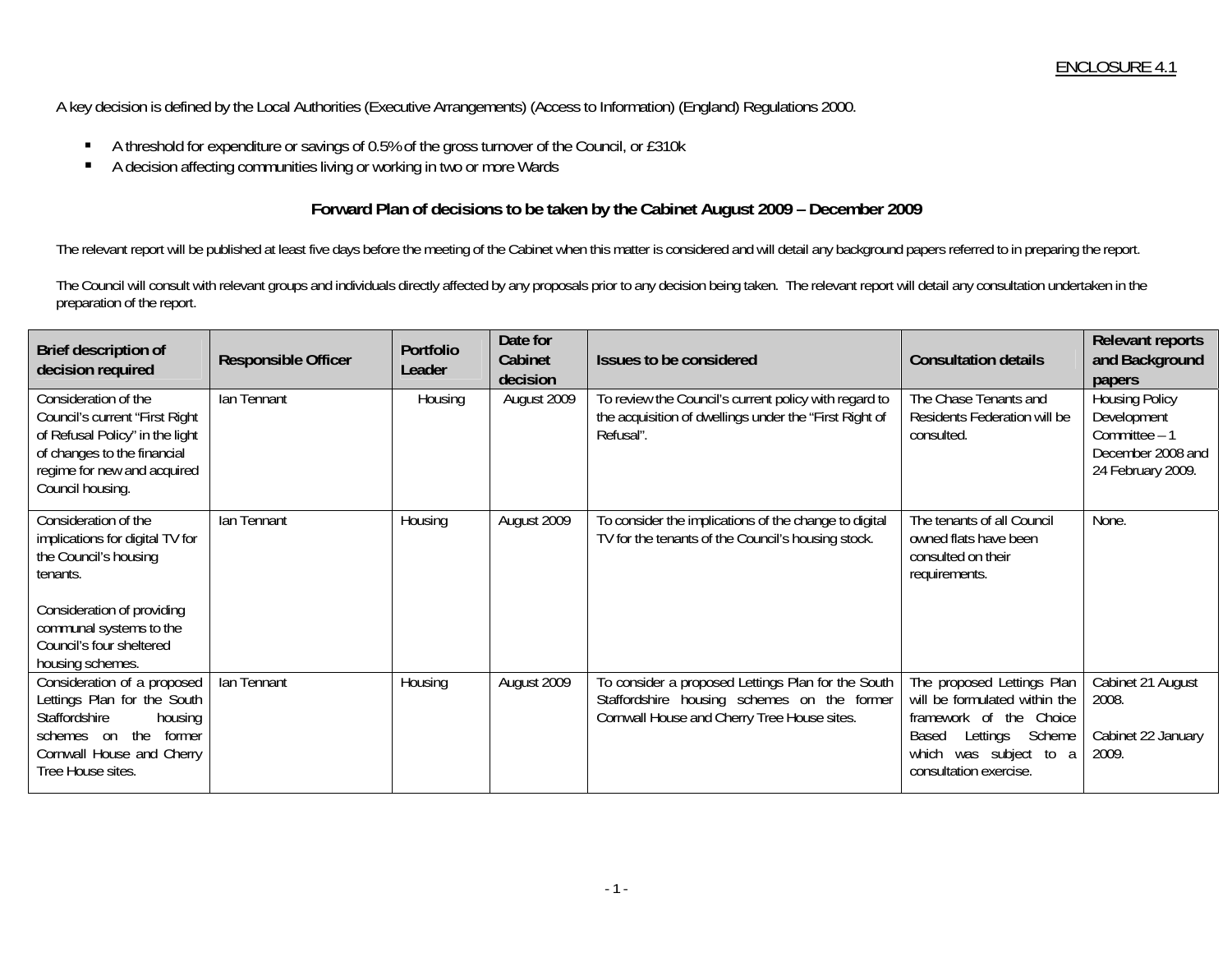|                                                                                                              |                                    |                                                                  |                                 |                                                                                                                                                                                                                                                                                                                                                                                                                                                                                                                                                                                                                                                                                                                                                                                                                                                                                                                                                      |                                                                                                                                                           | <b>ENCLOSURE 4.2</b>                                |
|--------------------------------------------------------------------------------------------------------------|------------------------------------|------------------------------------------------------------------|---------------------------------|------------------------------------------------------------------------------------------------------------------------------------------------------------------------------------------------------------------------------------------------------------------------------------------------------------------------------------------------------------------------------------------------------------------------------------------------------------------------------------------------------------------------------------------------------------------------------------------------------------------------------------------------------------------------------------------------------------------------------------------------------------------------------------------------------------------------------------------------------------------------------------------------------------------------------------------------------|-----------------------------------------------------------------------------------------------------------------------------------------------------------|-----------------------------------------------------|
| Brief description of<br>decision required                                                                    | <b>Responsible Officer</b>         | Portfolio<br>Leader                                              | Date for<br>Cabinet<br>decision | Issues to be considered                                                                                                                                                                                                                                                                                                                                                                                                                                                                                                                                                                                                                                                                                                                                                                                                                                                                                                                              | <b>Consultation details</b>                                                                                                                               | <b>Relevant reports</b><br>and Background<br>papers |
| Think Local Pledge                                                                                           | Watson / Debbie<br>Glenn<br>Harris | Access<br>to<br>Education,<br><b>Skills</b><br>and<br>Employment | September<br>2009               | Signing the 'Think Local Pledge' as a Council is<br>around promoting local sourcing of supplies and<br>services as well as local procurement. This is<br>especially between businesses (inter-trading) as<br>well as looking to have greater participation by the<br>Public Sector.<br>The Pledge is looking to work towards encouraging<br>a cultural change in the way our organisation and<br>staff source suppliers, encourage businesses/other<br>agencies/people to "think & act local".<br>The Pledge builds upon the last four years of<br>partnership working and is a Southern Staffordshire<br>Partnership initiative.<br>The Council are being asked to continue to promote<br>the use of the 'Think Local' website as well as<br>working towards promoting the Council's own<br>procurement opportunities via the website (where<br>possible).<br>The Council need to appoint a Member & Officer as<br>'Think Local' Project Champions. | <b>Internal Audit</b><br>Procurement<br>Legal<br>Southern Staffordshire<br>Partnership<br>District / Borough Council                                      |                                                     |
| Provision of Adaptations for<br>Disabled Occupants in<br><b>Council Owned and Privately</b><br>Owned Housing | <b>Steve Shilvock</b>              | Housing                                                          | August 2009                     | Formulation of a strategy and 5 year action plan to<br>meet the need for disabled adaptations in both the<br>public and private sector.<br>A formal request to be made for financial<br>contributions from Staffordshire County Council and<br>South Staffordshire PCT.<br>Approval of interim budget measures.                                                                                                                                                                                                                                                                                                                                                                                                                                                                                                                                                                                                                                      | Formulation of the action<br>plan will involve extensive<br>consultation<br>with<br>Staffordshire County Council<br>Staffordshire<br>South<br>and<br>PCT. | None                                                |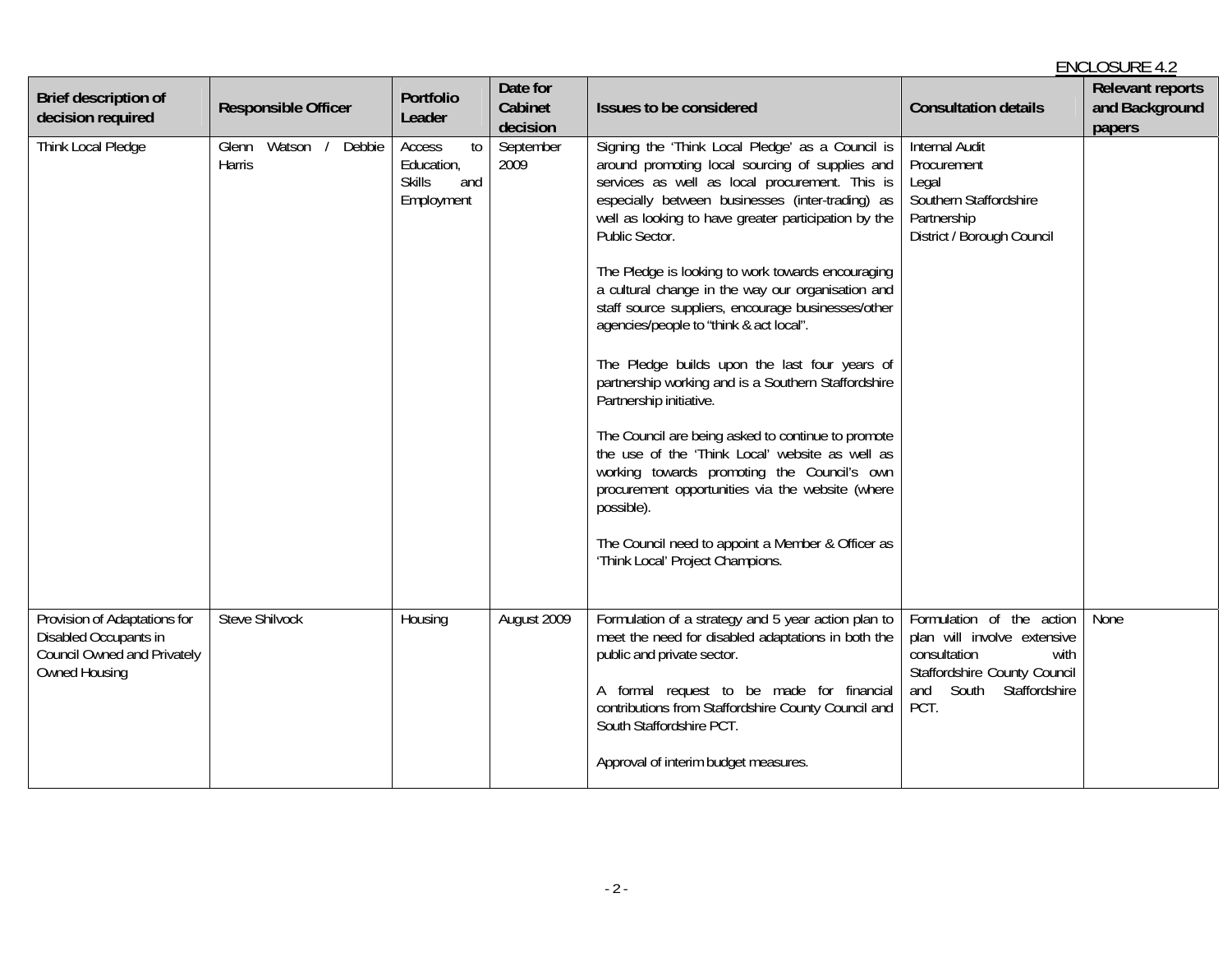## ENCLOSURE 4.3**Brief description of**  Portfolio **Portfolio Cabinet and Cabinet and Cabinet Accessible Officer Portfolio Cabinet decision issues to be considered <b>Cabinet decision issues to be considered** Consultation details and Background papers and Backgroun Cannock Chase LDF Core Strategy Preferred Options Summary of Consultation Responses Anthony Lancaster **Environment** August 2009 i). the Cannock Chase Local Development Framework (LDF), Core Strategy Preferred Options - Summary of Consultation Responses be adopted as an appropriate account of the consultation process undertaken for this stage of the LDF Core **Strategy** ii). the findings of the report be used to help define policy in the Core Strategy for development in the District to 2026 iii). the Deputy Chief Executive, in consultation with the Environment Leader, be authorised to make any minor amendments to the Cannock Chase Local Development Framework (LDF), Core Strategy Preferred Options - Summary of Consultation Responses Core Strategy Preferred Options Consultation (subject of the report) undertaken externally and internally Report contents consulted upon internally with Planning and Regeneration Management Cabinet Report 27.08.09 and Annex 1- Summary of Core Strategy Preferred **Options Consultation** Cannock Chase Local Development Framework, Core Strategy Preferred Options 2009 Consultation. Consideration of proposals to introduce service charges for flats with communal facilities. Ian Tennant Research Housing Reptember 2009 To consider the introduction of service charges for flats with communal facilities in accordance with Government guidance. To consider the introduction of cleaning services for flats with communal facilities. Survey of tenants living in flats with communal facilities. Consideration by a Tenants Focus Group and the CTRF. Council 22 August 2007. Council 6 August 2008. Consideration of a proposed funding package for the Elizabeth Road Redevelopment Scheme. Consideration of the need for compulsory purchase action to acquire properties in private ownership. Ian Tennant | Housing | September 2009 To consider a proposed funding package for the Elizabeth Road Redevelopment Scheme. To consider the need for a compulsory purchase order. To consider a revised dwelling mix and phasing for the scheme. Consultation has been undertaken through advice surgeries on the estate. An independent Community Consultation Adviser, Open Communities Ltd., has been appointed to provide advice and assistance to residents. Cabinet 18 October 2007. Cabinet 19 June 2008. Cabinet 22 January 2009.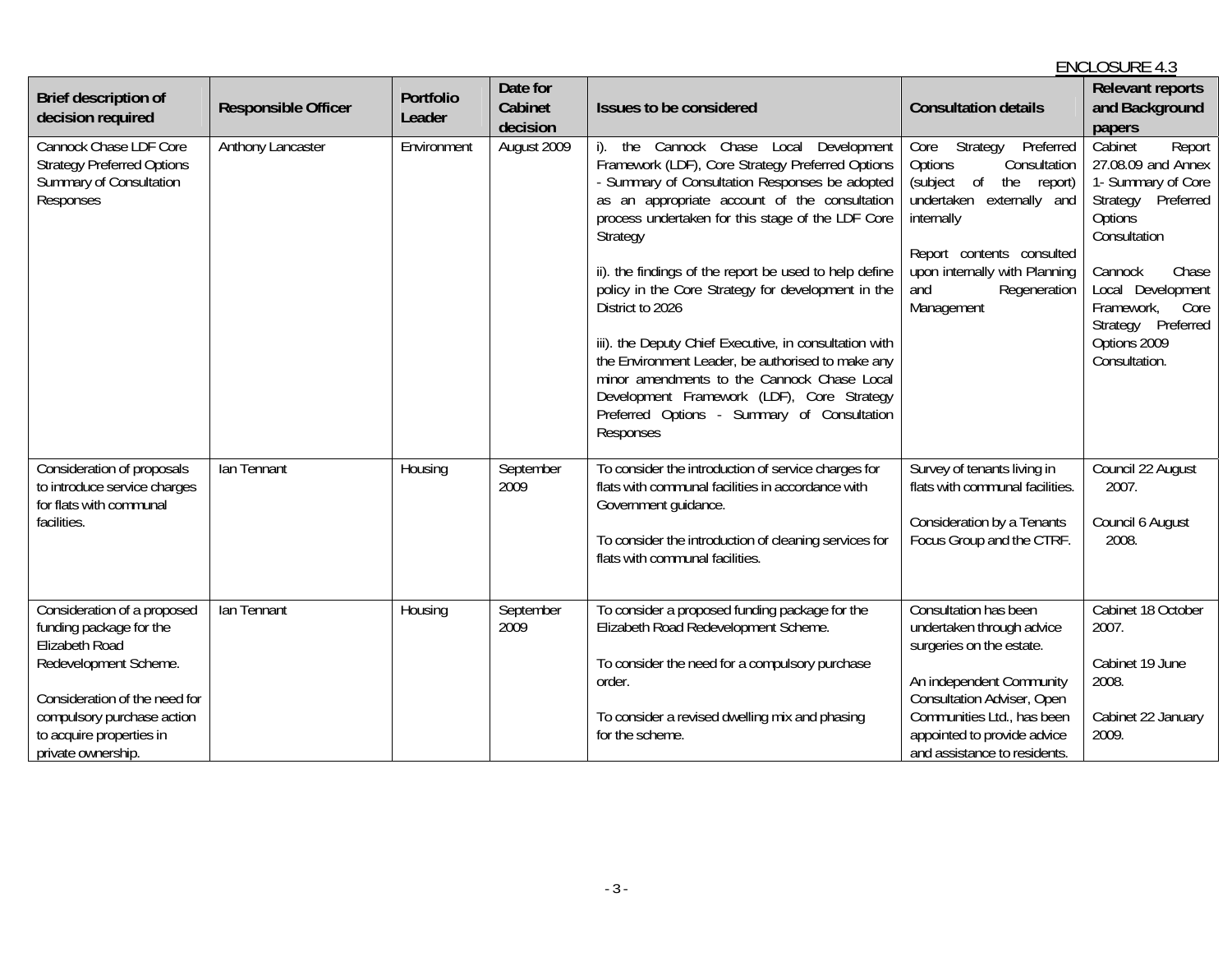## ENCLOSURE 4.4**Brief description of**  Portfolio **Portfolio Cabinet and Cabinet and Cabinet Accessible Officer Portfolio Cabinet decision issues to be considered <b>Cabinet decision issues to be considered** Consultation details and Background papers and Backgroun Consideration of a bid for Homes and Community Agency funding to build Council houses on certain former garage sites. Ian Tennant Research Housing Reptember 2009 To consider the availability of funding from the Homes and Community Agency (HCA) to facilitate building new Council dwellings on a pilot basis. To consider a potential bid to the HCA to build Council houses on certain former garage sites. The proposed bid will be subject to consultation with the CTRF. Housing Policy **Development** Committee 21 February 2009. Cabinet 23 April 2009. Consideration of providing second doors to bungalows as part of a separate programme rather than through the external envelope works programme. Ian Tennant Research Housing Reptember 2009 Following consideration by the Housing Policy Development Committee consideration of providing second doors to bungalows as part of a separate programme rather than through the external envelope works programme. All residents living in bungalows without a second door have been surveyed regarding their requirements. Housing Policy Development Committee 26 August 2008. Cabinet 18 September 2008. Cabinet 19 March 2009. Housing Policy Development Committee 20 January 2009. Consideration of a revised responsive repairs policy. Ian Tennant **Housing Corober 2009** To consider tenant and landlord responsibilities regarding responsive repairs. To consider a review of the existing responsive repairs policy. Consideration by a Tenants Focus Group and the CTRF. Cabinet 6 November 2003. Consideration of a revised Asset Management Plan for the Council's housing stock. Ian Tennant Housing Corober 2009 To consider a revised Asset Management Plan to provide a framework for the maintenance of Council's housing stock. The CTRF and the Tenants Repairs Focus Group will be consulted on the proposed Plan. Council 15 October 2003.